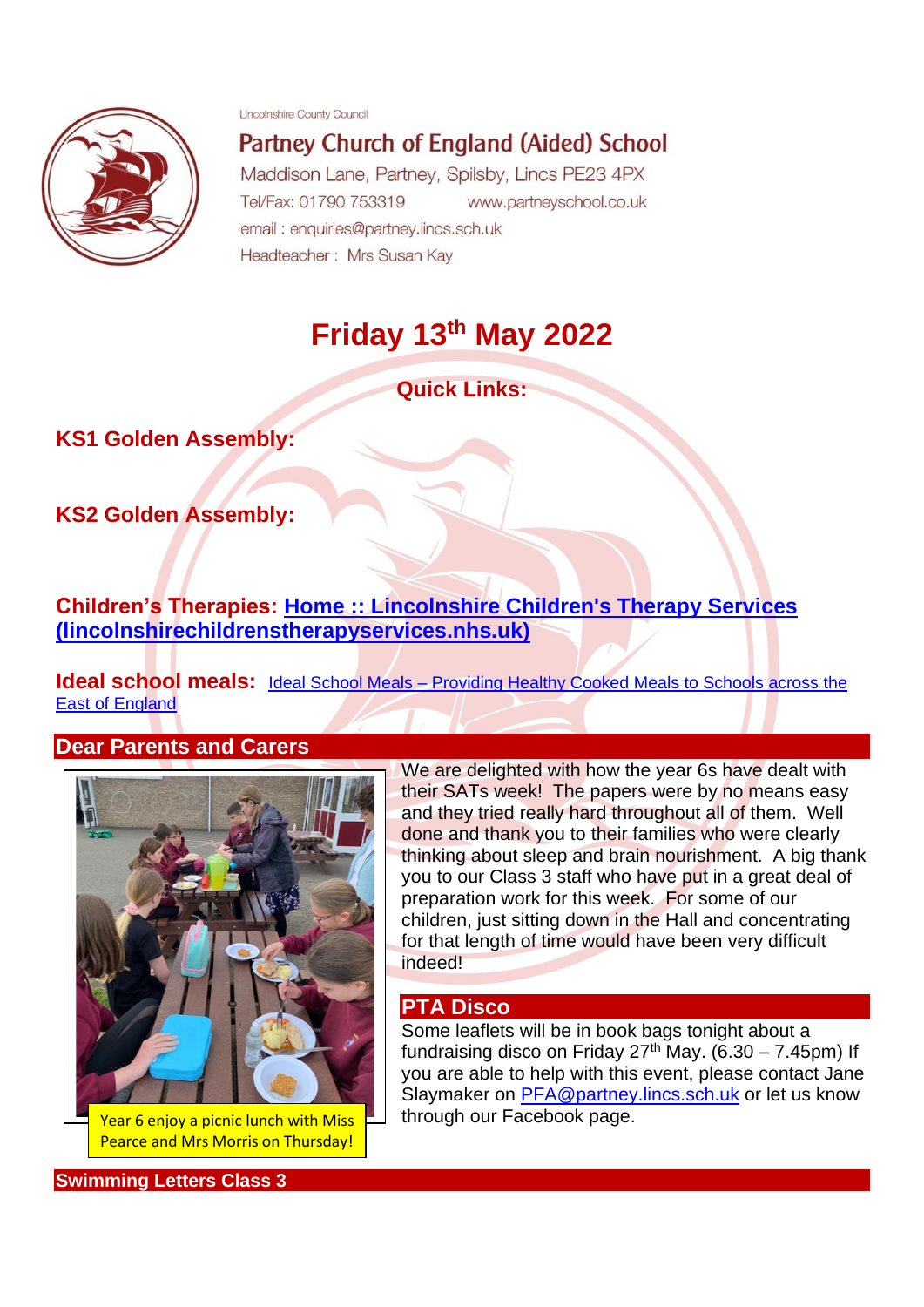These will be going home tonight in book bags. The first session will be Tuesday 14<sup>th</sup> June in school time. If you are able to help with these sessions, please let us know by returning the slip. Many thanks!

## **Dates for your diary**

The last half term is always busy – here are a few dates for your diary! Details of events will be sent out nearer the time.

Monday 9th May - **Start of Bikeability (year 5 and 6 only) Thursday 19th May – Free Ideal School Meal for all Reception, Year 1 and 2 pupils Thursday 9th June – Year 6 only Church Schools Festival Tuesday 14th June – Choir – Spilsby Music Festival rehearsal all day in school time. Tuesday 14th June – First Class 3 swimming lesson Wednesday 15th June – Choir – Spilsby Music Festival 5.45 for 6pm start. Thursday 16th June – Choir – Spilsby Music Festival 5.45 for 6pm start. Wednesday 22nd June – Year 6 leavers treat day. Thursday 23rd June – SPORTS Day (parents watching in the afternoon from 1.15pm) Monday 27th June – Year 5 only – Curriculum Day at JSTC Wednesday 29th June – Year 5 only – Skegness Academy Curriculum Day Monday 4th July – Reserve day for Sports Day Friday 8th July – Prizegiving Golden Assembly Friday 22nd July – Leaver's Service am and Church Service pm**

### **For parents of Reception, Year 1 and Year 2 pupils**

On Thursday 19<sup>th</sup> May ALL children will have a main meal provided from Ideal School Meals, if they do not already have one ordered. This gives the opportunity for children to try it out for a day. They will obviously still have their packed lunch if they find they don't like it!

# **Have a lovely weekend, everybody!**

**Please also see our closed Facebook page for further details:** Search for: Partney CE Primary School

**[enquiries@partney.lincs.sch.uk](mailto:enquiries@partney.lincs.sch.uk) or [sue.kay@partney.lincs.sch.uk](mailto:sue.kay@partney.lincs.sch.uk)**

**Sue Kay, Head Teacher**